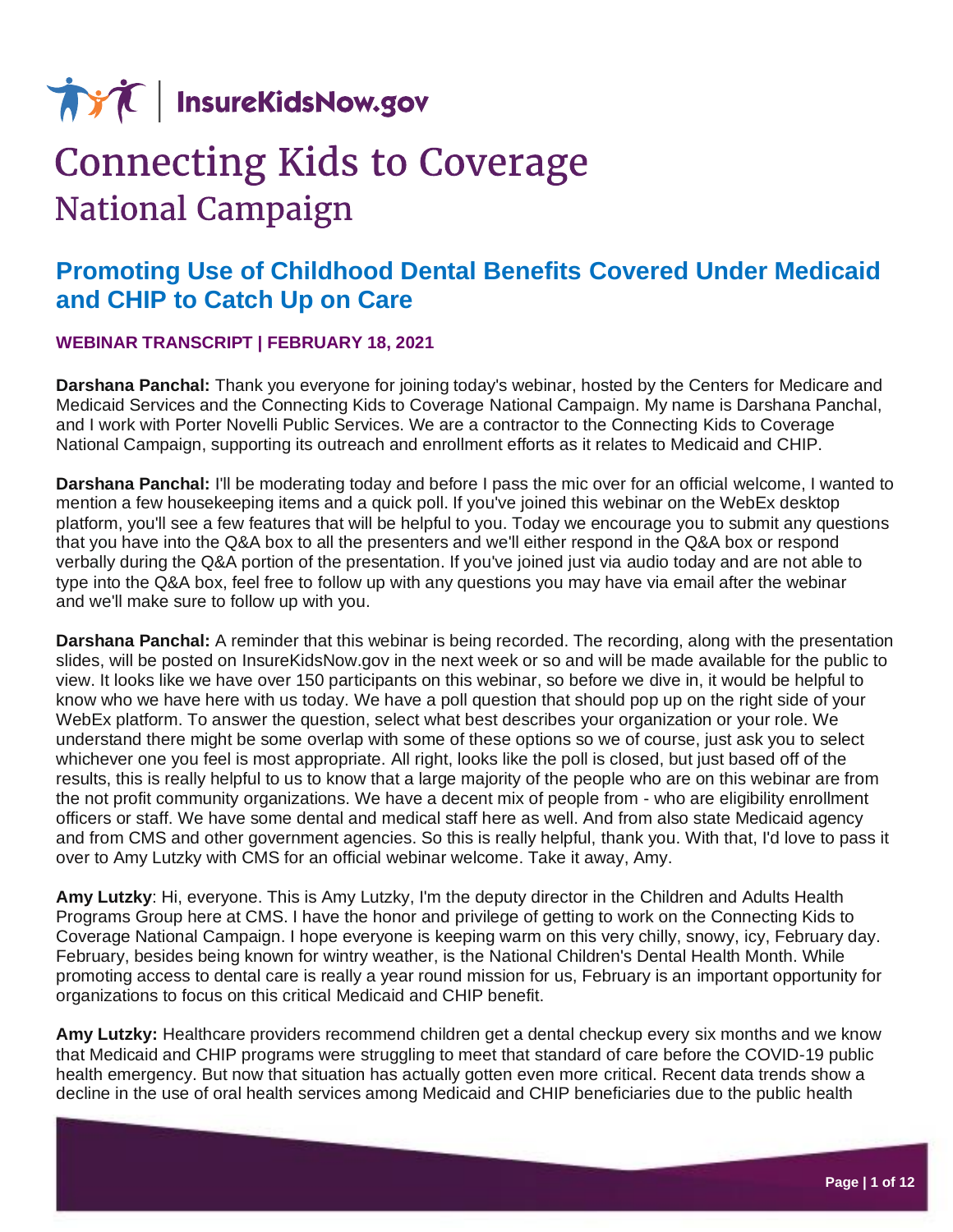emergency. Looking at March through July of 2020, there was a 50% decline in dental services compared to the same time period in 2019. This analysis is available in a COVID-19 data snapshot on Medicaid.gov, and more to come on this during Dr. Chalmers' presentation in a little bit.

**Amy Lutzky:** While families may have concerns about COVID-19 exposure in medical settings, leading experts, including the CDC and the American Dental Association, are assuring families that the protective controls in place in dental settings do keep risk low and are encouraging families who may have delayed dental care, to catch up on missed appointments before untreated dental problems become more severe.

**Amy Lutzky:** The Connecting Kids to Coverage National Campaign, champions the importance of dental health and its relationship to children's overall health, success in school, and wellbeing. It is a critical benefit for us to highlight in our efforts to enroll eligible children in Medicaid and CHIP and to encourage our current beneficiaries to utilize preventive dental services.

**Amy Lutzky:** We're so pleased to have with us today, Dr. Natalia Chalmers, who will present on the important trends in oral health services among Medicaid and CHIP beneficiaries and how early intervention can promote positive health outcomes. After Dr. Chalmers' presentation, Darshana Panchal, from our contractor, Porter Novelli, will be showcasing our latest oral health resources your organization can use in outreach and enrollment efforts.

**Amy Lutzky:** Now, I'd like to introduce Dr. Chalmers. She is on a six month detail from the Food and Drug Administration and is currently serving as a dental officer within the Center for Medicaid and CHIP services here at CMS. Dr. Chalmers is a board certified pediatric dentist and diplomat of the American Board of Pediatric Dentistry. She brings over 20 years of clinical and research experience. She earned her DDS at the Faculty of Dental Medicine at the Medical University of Sofia, a PhD in oral microbiology from the graduate partnerships program between NIH, National Institute of Dental and Craniofacial Research and University of Maryland School of Dentistry. A certificate in pediatric dentistry from the University of Maryland School of Dentistry, a master's in clinical research from Duke Medical University and a certificate in drug development and regulatory sciences from the UCSF School of Pharmacy.

**Amy Lutzky:** Her research has appeared in the Journal of Public Health Dentistry, Pediatric Dentistry Journal of American Dental Association and Health Affairs. Dr. Chalmers, thank you so much for joining us today and presenting on this important topic.

**Dr. Natalia Chalmers:** Thank you, Amy for the kind introduction. It is my pleasure today to share with you, thoughts on how connecting children to coverage and care related to their oral health, really matters. We will explore why oral health is important for children and go beyond the fact that they're healthy. It actually impacts their overall life and overall health. We're going to talk about the role of parents when we talk about children's oral health and coverage. As we know, parents or caregivers play an essential role in the children's wellbeing. And we'll focus on how their oral health coverage and experience may be integral to the care for children, their coverage.

**Dr. Natalia Chalmers:** We'll look at the impact of the COVID-19 pandemic and how that's impacted dental services utilization and compare that to other health services. Then with great excitement, we'll share with you what our team at CMS has been doing in launching the oral health learning collaborative between 14 states, in effort to improve children's oral health.

**Dr. Natalia Chalmers:** I think we all like to see children who are in perfect health. As a practicing dentist, I can assure you that's absolutely possible. It is a incredible joy to see 20 year olds who have never experienced tooth decay in their life because these diseases are preventable. We know what works. We know that early access to care is key, prevention and having these regular checkups that we talked about, really make a difference and could help children live a healthy life.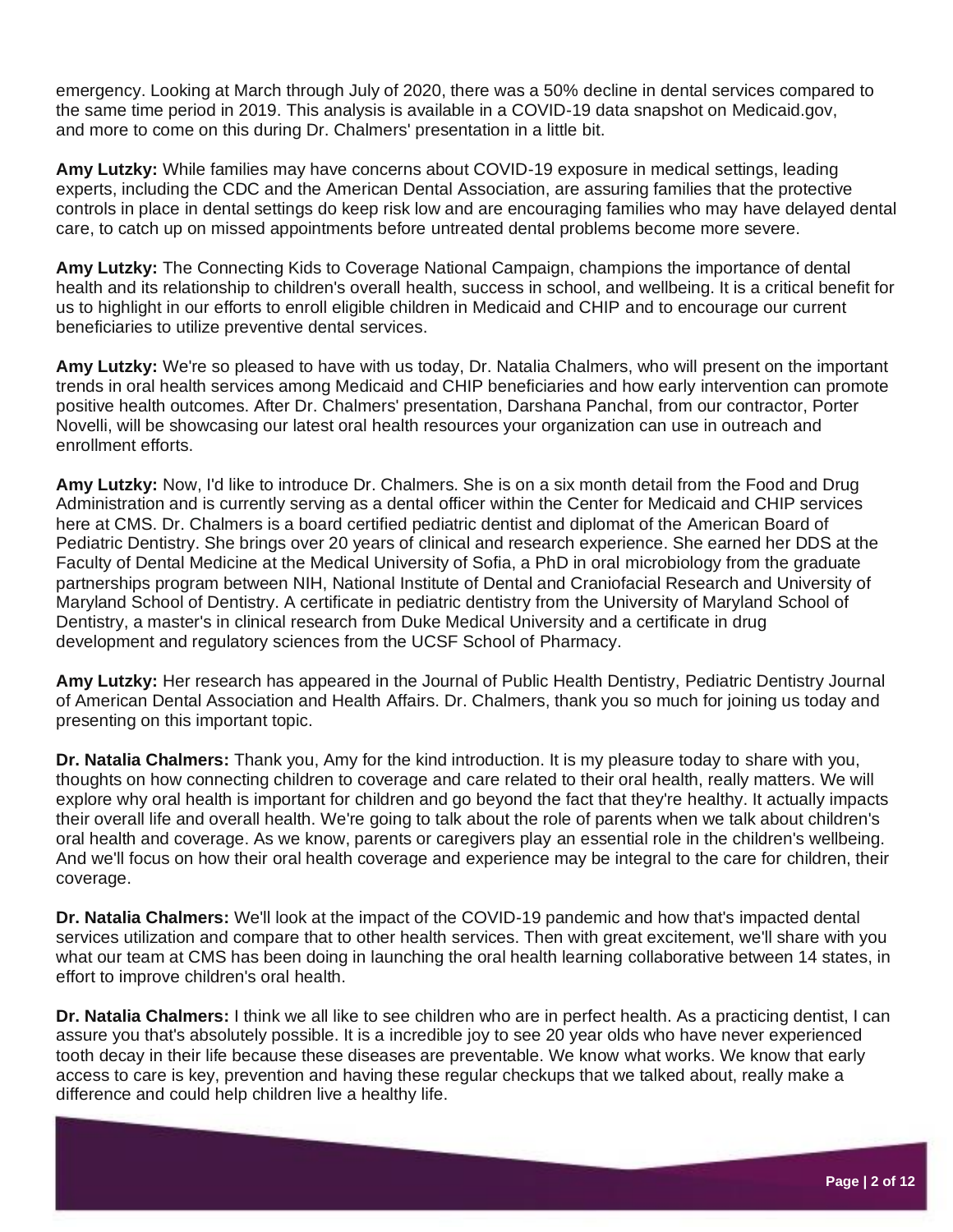**Dr. Natalia Chalmers:** Unfortunately though, many times in my clinic, we see children who have severe early childhood caries. Just for the non-clinicians on the call, I want to point out this child on the bottom that's presented here is not even one year old. The way we know this is because not all of his teeth or her teeth have erupted. This is the first primary molar that's just peeking through the gums. And yet this child already has severe early childhood caries and disease that's progressed to the point where they would need care, possible root canals and crowns, in order to stop this irreversible process.

**Dr. Natalia Chalmers:** The child on the top is about three years of age. You can appreciate at the top of the teeth image here, all are impacted by severe early childhood caries. The question becomes, what are the key drivers that help us keep children on this side where they're healthy and have healthy lifestyles, compared to children who show signs of this early disease?

**Dr. Natalia Chalmers:** Let's think about the impact of poor oral health on children. In a recent systematic review and meta analysis, we saw evidence of the association between poor oral health and academic performance. These findings are based on 14 comprehensive studies and looking over 140,000 children. They highlight how much poor oral health has a negative effect on the student absenteeism and achievement in school. Poor oral health was significantly associated with increased odds of poor academic performance and missing days at school. In addition to this, poor oral health can lead to pain and infection and for many children a need to visit the emergency department.

**Dr. Natalia Chalmers:** Just when we think about the impact on oral health, it's really quite a shift to think that it's not only about them having good oral health and beautiful smiles, but it's how well they'll do in life. Because you can imagine, if you're missing school because you are in pain, or need to seek care, your parents are also missing work. I believe on average, two and a half days parents are missing from work to address the needs of their children's oral health needs.

**Dr. Natalia Chalmers:** In addition to this, really what's driving some of this is to think, "If children are really doing poorly at school, are there other things that may be going on? Are they in pain, are they really able to pay attention?" Oral health then becomes this pathway to achieving lifelong success in life with good academic performance and attendance in school. I love that one of the studies actually cited, indicated that children who had better oral health actually did well with their homework. Good oral health really is not only about health per se. It impacts the wellbeing of the children.

**Dr. Natalia Chalmers:** This is really important when we think about where the disease is. I titled this slide as Medicaid Bears the Burden of Disease, because it's very important to understand the differences between the prevalence of untreated disease in the children who live under the 100% of federal poverty level, versus those that are over 200% of the poverty level. You see these dramatic differences, so children in disadvantaged populations tend to be impacted significantly more by untreated decay and overall dental cavities. A really important consideration here and why connecting kids to coverage matters even more.

**Dr. Natalia Chalmers:** In addition to this, oral health is about equity. If we look at the school age children, these are children six to 11, again, we are looking at the same trends. Children who are under the 100% of the poverty level versus more than 200% of the federal poverty level and break them down by white, Black and Hispanic, you see the differences between prevalence of these diseases among children in school age group and also adolescents. The same trends persist. This becomes really important and connecting children to coverage is one way to address the health inequities that exist.

**Dr. Natalia Chalmers:** One question that becomes very important is, where children access health services. I've highlighted on this slide what we typically think of a location where you get dental services. This is our dental clinic and we have some children with very well established dental homes that are able to seek and access dental care before there are emergencies and acute situations. They are regular patients, they return again and again. But even in my practice, we have patients who only seek care when there is a problem.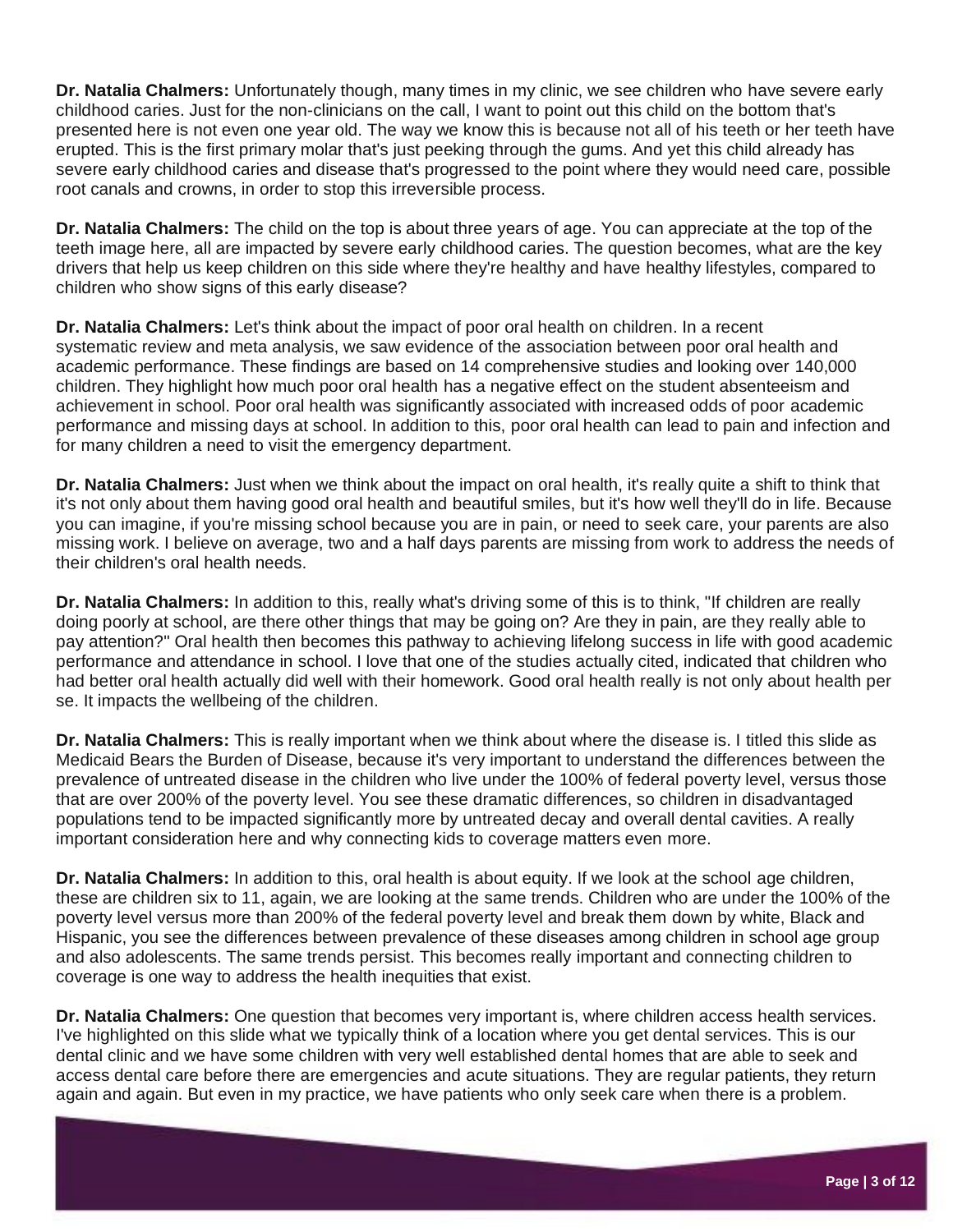**Dr. Natalia Chalmers:** In addition to this, is this broad healthcare system that actually touches a lot of points related to oral health. The emergency department, and we'll see in a little bit, I'll show you some trends later, has become a point of care for many. Not only for dental problems, but specifically related to our topic today, for dental needs as well; children and adults. Many of them probably have a true emergency and only show up one time, but we also have those that show again and again and again, indicating the lack of access to a dental service prior to this visit. Some of these patients are so sick that they get actually admitted in the hospital and they have to stay there for a few days. If there is an abscess the abscess needs to be treated.

**Dr. Natalia Chalmers:** Then others, such as children with special healthcare needs, or children with developmental disability, for them the safest and sometimes most appropriate place really, is to be taken care of in the ambulatory surgery. These are day centers or parts of the hospital where surgeries are performed and children are restored to health in a dental rehabilitation visit. Of course, the urgent clinics are also part of that system.

**Dr. Natalia Chalmers:** I highlighted here the schools, because for many of the children, that is an important point of access to dental services. While they're in school they could have access to a hygienist or a dentist and receive some of these preventive services. I also highlighted here, the arena to point to the fact of many adults, more so than children, charity events have become the access to dental services. Where you line up at 4:00 in the morning, wait for hours so that your tooth could be extracted if you have infection.

**Dr. Natalia Chalmers:** One thing that's really interesting about patients who present to the emergency department for dental needs, is that in a study from Massachusetts, the evidence was quite strong that 91% of them actually didn't have a preventive dental visit in the previous year. This really highlights the importance of regular dental checkups and preventive visits before an emergency situation arises.

**Dr. Natalia Chalmers:** In order to access healthcare services, coverage really, really matters. Here we're going to look at that for the children, adults and seniors, as it relates to oral health. This is really important. As you know, most of the children on Medicaid and CHIP are covered for dental services under the EPSDT and yet, we still see significant differences between the utilization. This is in 2018, how many children received any dental service. Again, you see quite difference between the states.

**Dr. Natalia Chalmers:** The middle graph highlights the coverage that's available for adults, or the parents of these children. We'll see later how parents' experiences and attitude toward oral health really drive the access and connection to dental services for children. Here you see that some states have no coverage, others offer emergency only, while others have extensive dental coverage. Really important to consider. Many of you probably know that for Medicare, that coverage is conditional and only available for certain indications. But what the map is showing is these are the states colored by the adults age 65 and older who have all of their natural teeth extracted. The proportion of adults have all their natural teeth extracted.

**Dr. Natalia Chalmers:** This becomes a really big issue when many of these older adults have chronic comorbidities that require healthy nutrition and they're dealing with really poor oral health. We're not going to go into details of how inflammation driven by poor oral health impacts the overall health, but this is just to highlight that before you have access to the healthcare services, coverage really matters.

**Dr. Natalia Chalmers:** In order to utilize this coverage, one needs to find a practice. What this map is showing us, is that there's quite a bit of difference between the number of dentists per 100,000 residents population if you look at that. Nationally, that's about 61 dentists per 100,000. But you just appreciate that geographically that looks very different. We have states with really high ratio of dentists to population and compared to others, it's very low.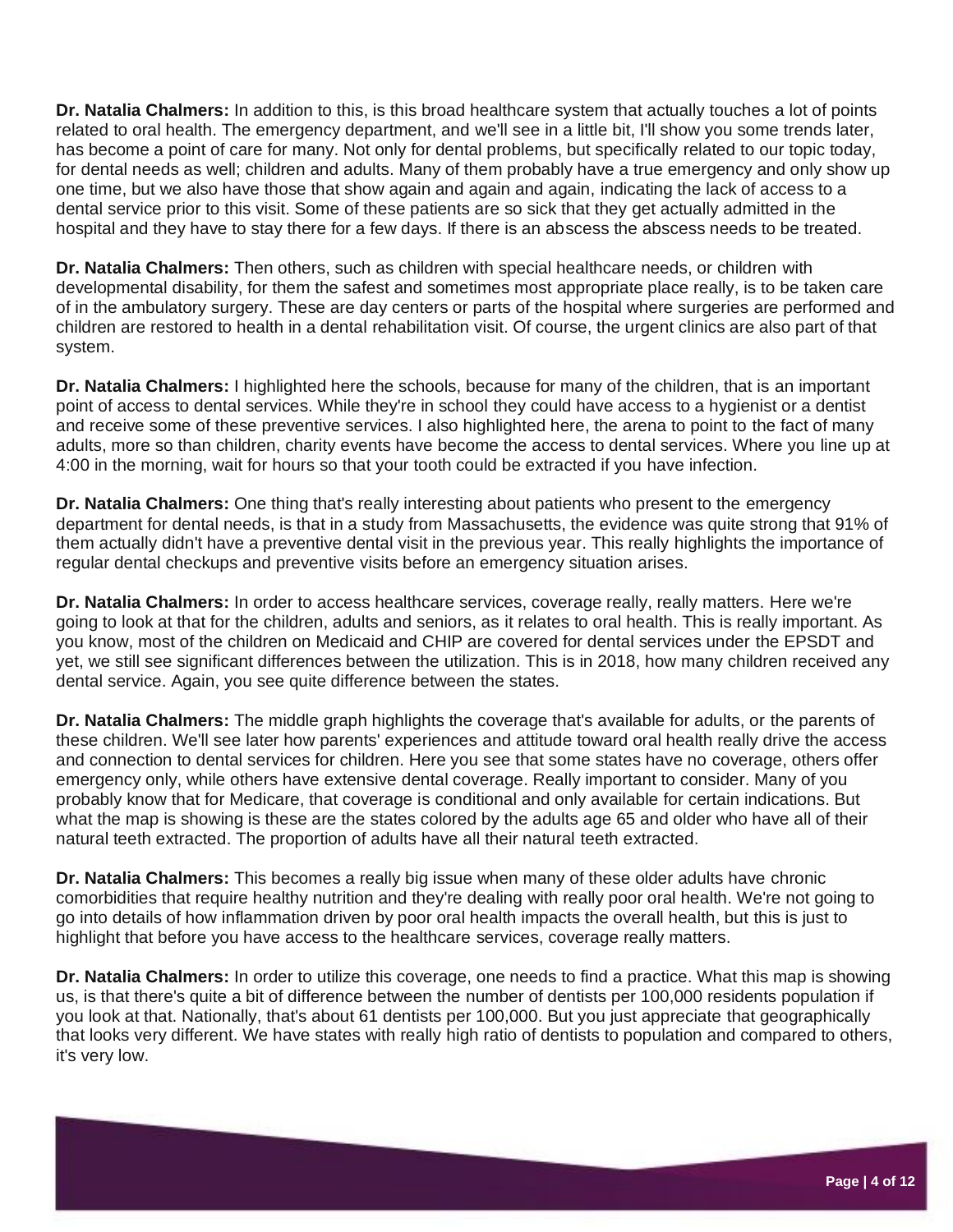**Dr. Natalia Chalmers:** In addition to this, for the Medicaid beneficiaries, their participation, one thing is to have the dentists who are there in the state, but the other piece to that is how many of them actually participate in the Medicaid program? Nationally, only about 38% of dentists participate in the Medicaid and CHIP to offer child dental services. Again, you just will see that there is difference between the states for the number of dentists who are enrolled in the program. That presents an additional challenge and access barrier.

**Dr. Natalia Chalmers:** I highlighted before, the fact that for some of the children and adults, emergency department becomes a point of care. Let's just look at the children who are here as zero to 18 and you will see that throughout the years, this is a seven year trend, we see that a number of children, this is number of visits per 1,000 of the population, still continue to access the emergency department rooms for dental needs. Is this an opportunity? Really an important question to think about. Is this their perhaps first time of seeking care, recognizing how important oral health is? And are there interventions that could be put in place to address this?

**Dr. Natalia Chalmers:** But most importantly, you'll see that this is a much bigger problem for the young adults from 19 to 34 year olds. When it comes to the payer, this is about \$2.7 billion every year, in 2014 there was a shift and Medicaid became the biggest payer for these emergency department visits for dental conditions. That becomes a real opportunity to think about the fiscal responsibility and addressing oral health and prevention early on.

**Dr. Natalia Chalmers:** Here's one of these opportunities. As I pointed out to you, the clinical picture highlighted a child that was very young. One or the second one was about three years of age. So let's look at this. In the darker colors here you see children, this is a national estimate, proportion of children that received any dental service. In the lighter pink you see those that had a medical visit, a periodic screening. I want you to appreciate two things. First of all, overall they're not very different, but their pattern of utilization is dramatically different. For dental services you have this U shaped utilization pattern and for medical services you have this downhill slope.

**Dr. Natalia Chalmers:** Let's just look at that for a second for children who are under one. Very few children make it to the dentist prior to their first birthday. Yet again, we know that these early months after the first tooth erupts, six months, seven months, it's really important to start establishing these oral hygiene practices. But many of them go to the primary providers. Here's an opportunity to work with our colleagues and integrate oral health in the evaluation of these very young beneficiaries. That trend remains with the children who are one to two and now here, they are introducing other things to their diet, really the opportunity for education and intervention still remains because again, only very few will make it to the dentist. The same is true to children who again, these are preschool age children three to five.

**Dr. Natalia Chalmers:** I'll talk in a little bit, but our learning collaborative that is addressing severe early childhood caries, is focusing on these three age groups and the partnership between dental practices and primary care practices to improve the utilization of prevention services, such as topical fluoride.

**Dr. Natalia Chalmers:** Then you see children after six, that presents an opportunity here for integration and collaboration with the medical colleagues in a different way. A dentist could be potentially screening for diseases, checking blood pressure, really because many more children will actually go to the dentist compared to the physician.

**Dr. Natalia Chalmers:** Why does coverage matter? This is a really standout paper and we'll talk a little bit more about its findings. It was published in Pediatrics. But really important - obviously, children without dental insurance coverage are less likely to receive the recommended dental visits compared to their privately or publicly insured peers. I put these two concepts here just to help us reflect that coverage is only the first step. Obviously, it's very important. You have to have the key to the door. But you also have to have a point of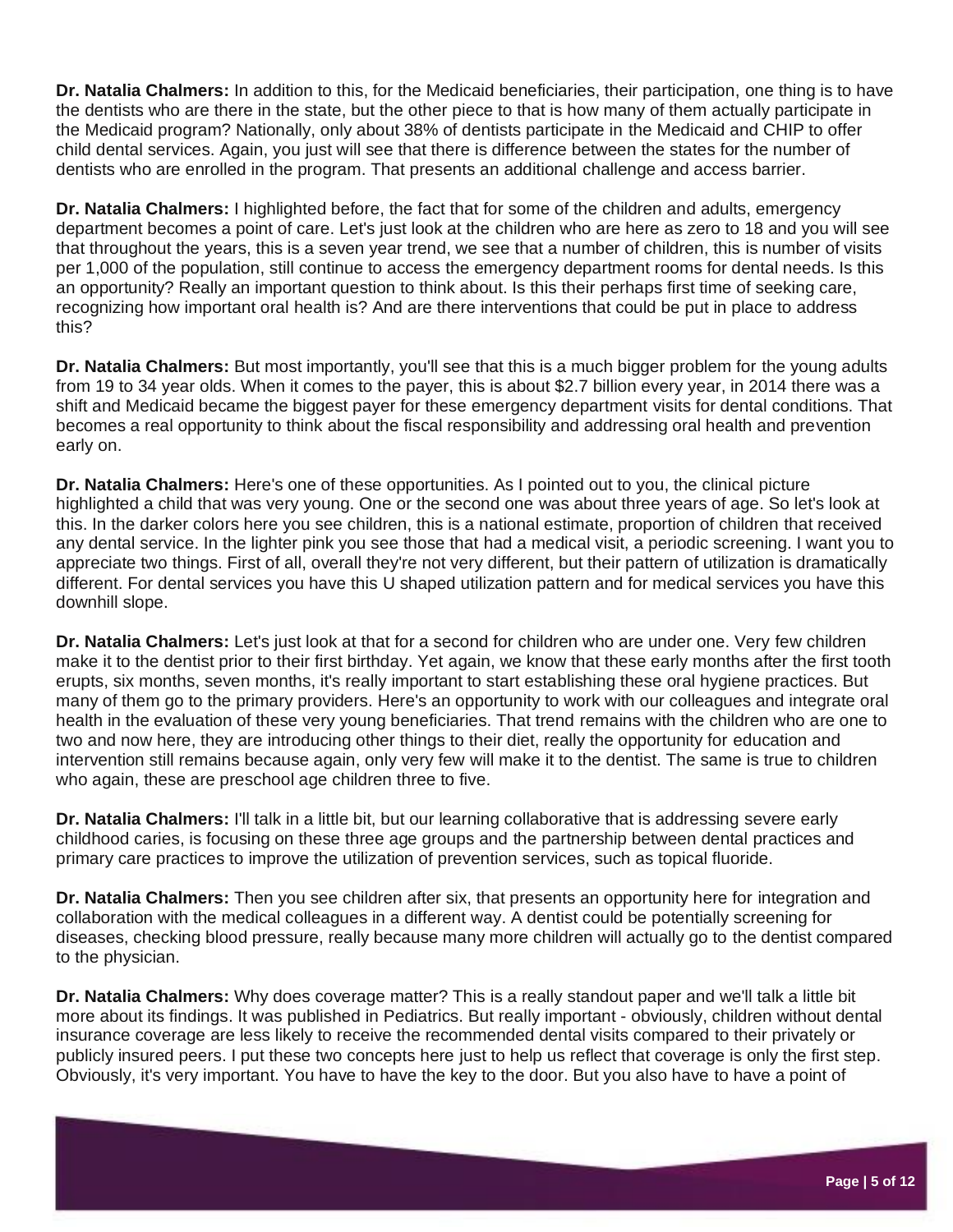access to that service in order to utilize it. Again, the earlier that happens, the better the outcomes for the children.

**Dr. Natalia Chalmers:** This is from our report card from Mathematica's analysis of again, the CMS-416 on the annual report of children who are receiving preventive services, not any dental services, as we showed just a little bit ago, but preventive, focus on prevention. Again, just to appreciate that there is huge geographic variation. In some states 30% of children, only a third will receive services. While in others it's really great. Many of them are getting to the dentist and receiving preventive services.

**Dr. Natalia Chalmers:** We have made incredible progress in addressing health equity as it relates to oral health. Here you see a 16 year trend for dental visit in the past year by poverty. In the blue line are children who live below the federal poverty guidelines and the green one is above. There's not a lot of change here in this line because children just have generally very good access if they don't live in poverty. But we have made tremendous, tremendous progress for children living below the poverty line and many more are getting to the dentist for a prevention visit. That trend unfortunately, is not true for adults living in poverty or seniors living in poverty. A big opportunity, going forward.

**Dr. Natalia Chalmers:** And you will say, "Why does this matter?" It matters a lot because parents are the first caregivers for the children and I know this from my practice. There are two ways this can go. If parents have poor oral health, these are true stories, one of them said, "Oh, I got a full denture for my high school graduation." Their expectation that this is normal is going to impact significantly what they do or don't do for their children. The other parents were so motivated by the devastation of poor oral health, that they would do anything to assure that their children have the best care possible. And yet for many, they just don't really understand. Yes, they are baby teeth, they are going to exfoliate, but they have a tremendous impact on the trajectory of the child's overall health and future oral health in the adult dentition. And as I pointed out early before, also impacts their school performance and that's linked to academic performance and employability, all of these things.

**Dr. Natalia Chalmers:** Then the other struggle that I hear from parents all the time is, "I tell my children to brush their teeth all the time." One thing that I have found dramatically important, is to help parents be successful with their strategies at home to make sure that they provide the best support to their children to achieve best oral health. About a third of the Medicaid enrollees are children with special healthcare needs. And while we like to think that parents don't do anything more than a quick check after 12, for many of these children parents are completely engaged and actually performing the brushing for these children day and night. That becomes a real opportunity for education and support to give them strategies to be successful.

**Dr. Natalia Chalmers:** Again, this is really important and we'll talk about this, but parents who have had a dental visit, their children are actually more likely to have a dental visit. This is the paper that I was highlighting again and just recently, I believe within the last couple of months, the findings of this study have been replicated with the more recent version of this survey. So really important to look at that paper. But what these studies are telling us, that among the parents who had a dental visit in the previous year, these are the parents who had a dental visit, close to 86% of their children also had a dental visit. Conversely, among the parents who didn't have a dental visit or they deferred it, only 63% had a dental visit.

**Dr. Natalia Chalmers:** Among the parents who had their dental care deferred in the previous year, they couldn't make it, 27% of their children also had care that was deferred. They didn't make it to the dentist. In contrast, only with 2.9% of parents who had a dental visit but their child didn't make it. This highlights just how important the parents are in driving kids' coverage and also kids' access to these services. I know this from my practice, I know parents who are highly motivated will make the necessary arrangements to make sure the children have access to the prevention services that they need.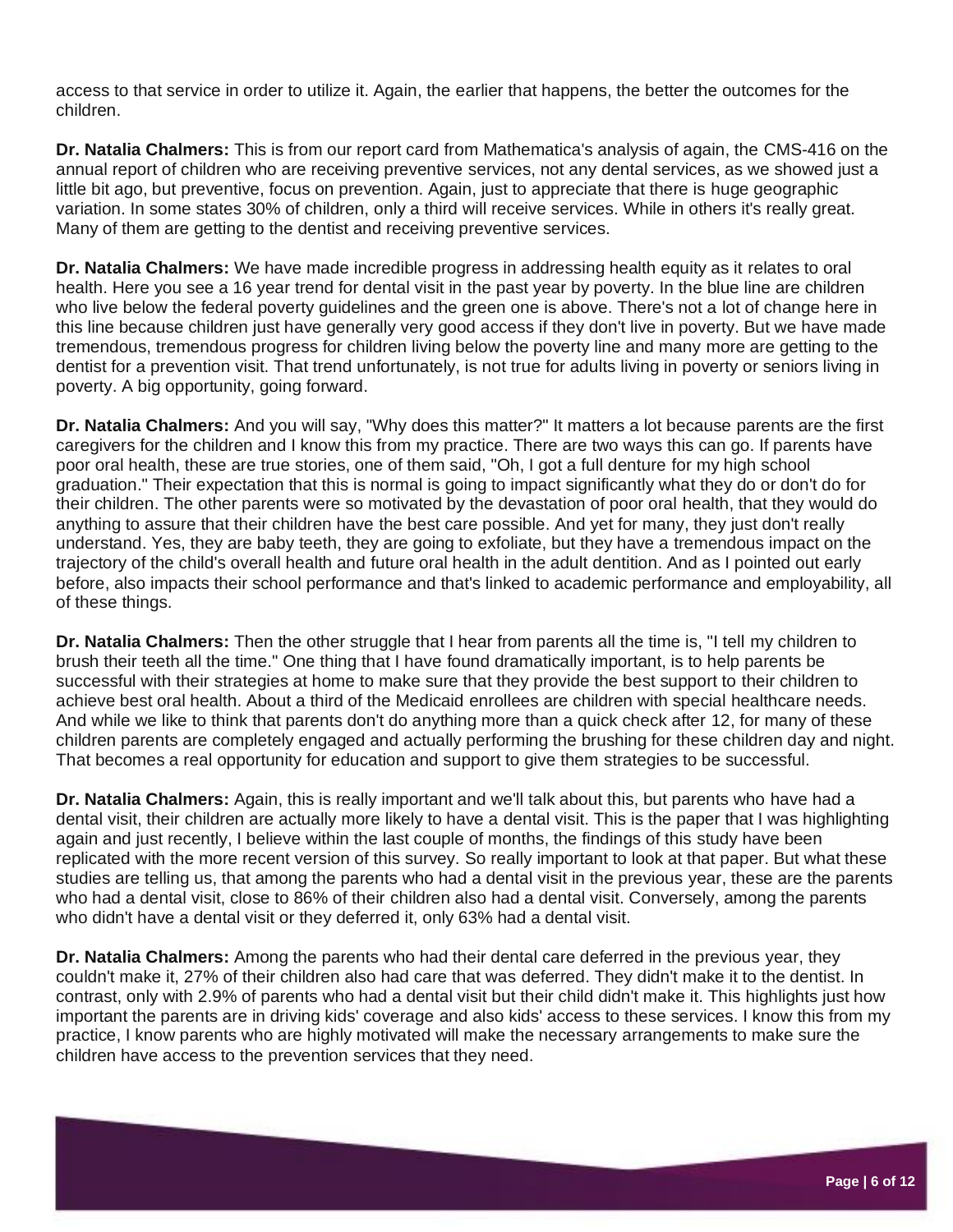**Dr. Natalia Chalmers:** We're going to look now a little bit more in detail on the impact of the COVID-19 pandemic access to important and essential dental services. What you see here, is in the three lines above that are dotted, we see the trends for access to any dental services for the years 2017, 2018, 2019. You can just appreciate that they look pretty much the same. Here is the well known provider September slump after kids go back to school. Everybody's trying to get a check in before school starts. We know that this pattern of utilization looks like this.

**Dr. Natalia Chalmers:** This is what the pandemic has done to access to any dental services. Obviously, in April many clinics were closed and slowly reopened. We still haven't made it to the pre-COVID levels in terms of access to any dental services.

**Dr. Natalia Chalmers:** What I highlighted initially, is how coverage and utilization varies at each state. That has been true in the impact of the pandemic and reopening. What we see here are five states; North Dakota, Oklahoma, the Virgin Islands, Virginia and Wyoming and how they have recovered following the complete shutdown in April. Let's just look at Wyoming. Wyoming, this is the pre-COVID levels. Significant dip here because of everybody's basically closed. Then you can actually appreciate it if you draw a line here. Wyoming in June probably had a little bit higher utilizations than before. Again, this is the kind of demand that you would see and expect with children who didn't have access. The same is true, Oklahoma had a very similar recovery. Very close to 80% of their pre-COVID level.

**Dr. Natalia Chalmers:** But what I'd like to highlight is that for other states, this is not the case. District of Columbia, Florida, Missouri, New Jersey, Rhode Island, they have had a very different path of recovery from the COVID-19 pandemic. Some of them, they're not even at 30% or 40% of the pre-COVID levels. What this means for our beneficiaries, that they are going for much longer times without care and that obviously has an impact on the disease development and their future needs. If we were treating small cavities initially, now if a year goes by, these are now much bigger problems. That, paired with the increasing enrollment that we see in the program, really could have a dramatic impact.

**Dr. Natalia Chalmers:** One thing I wanted to highlight here, is if you look at this... By the way, this is a publicly available report and we will provide the links. It also provides a summary of the impact on children's vaccinations, children's screening and dental services. Just appreciate how dramatically the decrease in dental services has been from March to July of 2020.

**Dr. Natalia Chalmers:** In order to help address this and help states alleviate the impact of severe early childhood caries, our team has launched a learning collaborative. We are calling it the CMS Advancing Prevention and Reducing Childhood Caries in the Medicaid and CHIP Beneficiary Population. It's a really exciting opportunity that we have now 14 states enrolled who have been participating. Very happy to share the states that have enrolled. We have Alaska, California, Connecticut, Idaho, Louisiana, Massachusetts, Missouri, Mississippi, North Dakota, New York, Oklahoma, Oregon, South Dakota and Washington, who are joining us in this learning collaborative to improve the oral health of our beneficiaries.

**Dr. Natalia Chalmers:** You will have access and actually all the webinars and recordings and slides are available for you to view. The first webinar of this collaborative focused on pathways to improving children's oral health using silver diamine fluoride. The second one using fluoride varnish in a non-dental setting and many of the states have chosen this as their approach and focusing on children under six. Then oral healthcare coordination and effectuated referrals. If you have time, listen in to learn from what some states are doing amazing work and progress to address the oral health care needs of our beneficiaries.

**Dr. Natalia Chalmers:** This is one of the reasons why we focused on oral health services by non-dentists. You remember that chart that I showed with the utilization. This is just highlighting the differences between states and the proportion of beneficiaries. These are very young children; one to two, who have received an oral health service by a non-dental provider. This is our target approach. You will see that for some states, again,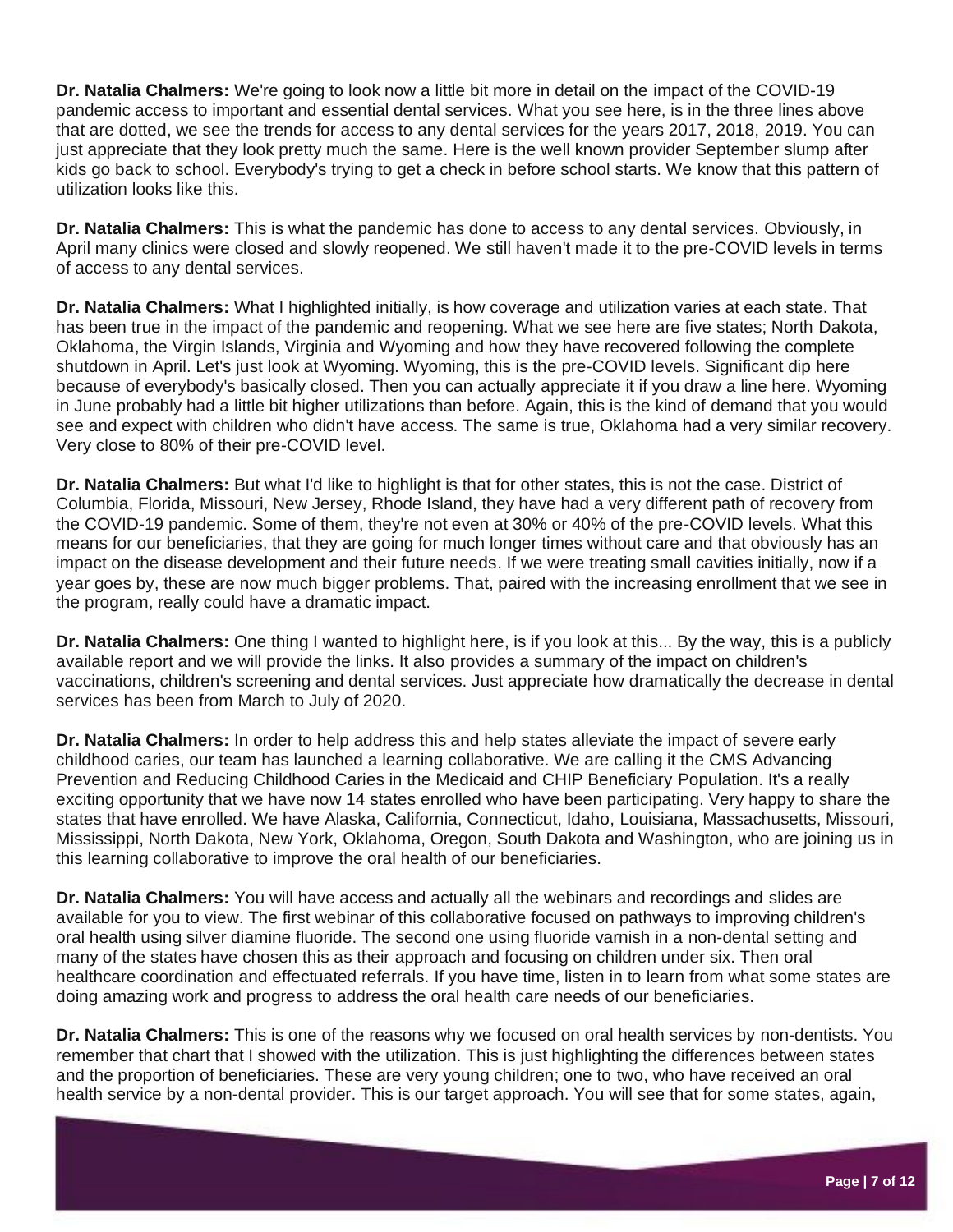this is extremely low, close to zero and now they're really almost 50% of the beneficiaries having access to oral health services by non-dental providers.

**Dr. Natalia Chalmers:** The intervention that we have chosen for the learning collaborative is evidenced based. You can look at the strength of the recommendations and the clinical recommendations published in JADA in 2013. But these are the recommendations for the use of professionally applied or prescription strength, home use topical fluoride agents for caries prevention in patients with elevated risk of developing cavities. We have in favor for the age group of younger than six, the professionally applied topical fluoride varnish.

**Dr. Natalia Chalmers:** Obviously, the stronger the evidence, the better the intervention, so we feel that with the trend in utilization and the strength of the evidence we have, really setting up the states for great success. One thing that's really helping states in this endeavor, is that many of them have adopted a Medicaid policy for reimbursement of fluoride varnish in a non-dental setting. Perhaps, talking about dental coverage in a nondental provider setting is yet another opportunity to expand access to coverage and have these conversations with parents about the importance of oral health. Here you see, excuse me, how many states are providing reimbursement for fluoride varnish in non-dental settings. Today, all states have some reimbursement for fluoride varnish. I think we're about to see a map in a little bit of how different that reimbursement is.

**Dr. Natalia Chalmers:** But when it relates to this, two things are really important. Again, I want to highlight that these state policies really impact what providers do. These state policies are supporting non-dental primary care providers in applying fluoride varnish. They were associated with improvements in oral health for children. But these things take time. If you implement the policy, you don't expect immediately to see some effect. For many of these, public health insurance, which are the Medicaid and CHIP beneficiaries children and implementation of four years ago, were significantly associated with improved oral health outcomes in young children. Really encouraging to now see.

**Dr. Natalia Chalmers:** Again, you saw the map, but we just wanted to also highlight that some states are starting at zero and others are starting here around the 20 percentile of oral health services and others are doing really great. What we have in our collaborative is a great mix of states who are going to support each other in the learning and figure out strategies to help them improve fluoride varnish applications in a non-dental setting. This is just the last piece that I mentioned. States have implemented and paid for fluoride varnish, but their reimbursement rates vary dramatically. If you remember, the state that had some of the highest rates of utilization don't necessarily have the highest reimbursement rates. It's really important to think of the complexity of access to care. It requires obviously, coverage, access, point of access and policies that cover reimbursement.

**Dr. Natalia Chalmers:** I hope you've appreciated of how important oral health is for children and their overall wellbeing, their school performance and lifelong health. The role of parents and what parents can do for their children related to coverage and access to health services. The impact on COVID and what that means for both parents and patients in seeking access to dental services and how that varies dramatically through states. And the learning we're excited to share and develop with the 14 states that have joined our collaborative.

**Dr. Natalia Chalmers:** Thank you for your attention and I think we have some time for questions and answers.

**Darshana Panchal:** Yes, thank you so much for the presentation, Dr. Chalmers. We are just looking through some of the questions now. I know you have answered some of these questions during your presentation that were posed earlier on. But we do have one question that just came in from Michael. The question is: Comprehensive dental benefits are part of the ACA pediatric essential benefits. Children may go between Medicaid, CHIP and ACA insurance market. How is the learning collaborative advancing access to care in the state insurance exchange market?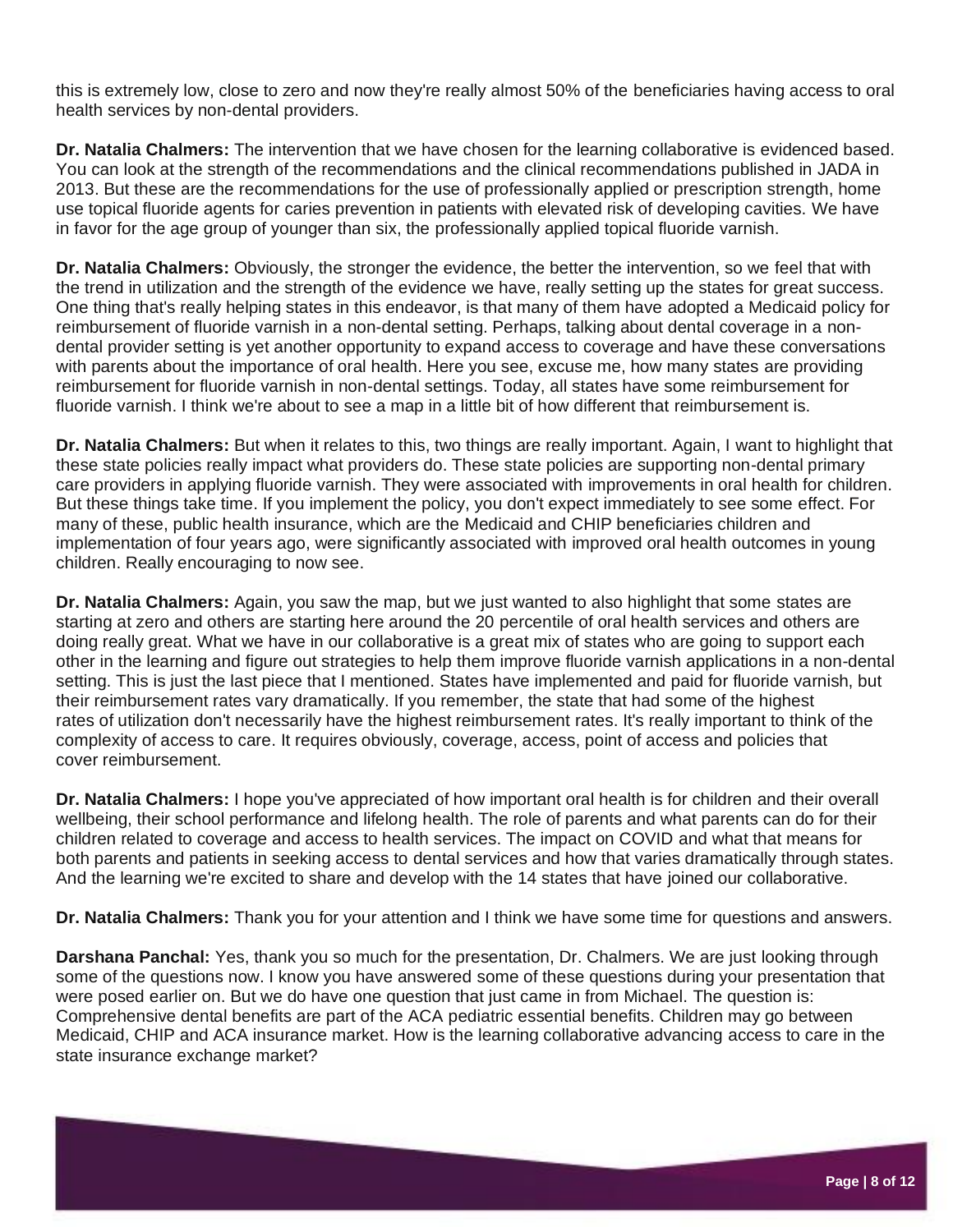**Dr. Natalia Chalmers:** Oh, that's a great question. First of all, you're absolutely right. Second, we are working with the states in assessing where they see the biggest needs for improvement and what populations they would like to target. It would be really up to the state to decide where they want to focus their efforts. We're truly excited and we think that there will be different approaches as it comes to focus areas. Some of them will choose geographic areas, so really, stay tuned. That's all I have to say. It varies for each state.

**Darshana Panchal:** Great, thank you. We did have another question come in from Cindy. The question is: Which reimbursement model promotes access? Is it fee for service or managed care?

**Dr. Natalia Chalmers:** Oh, Cindy, great question. Both have strengths and weaknesses and I think it will have to be evaluated in the context of the state and other policies that exist.

**Darshana Panchal:** We have a question from Connie. What is found to be the top three causes for caries under age three?

**Dr. Natalia Chalmers:** Thank you for the great question. First Connie, one thing that we need to appreciate is that severe early childhood caries, which would be any disease that you see under three, is an infection disease. It's an infection that's transmitted from the mother, the caregiver to the child. That would be the first ecological reason. We know that there are certain pathogens who are strongly associated with the disease. I tell my moms in the practice who come and they are very well aware of strep throat because when kids have it they know it's an infection. I said, "Well, your children have a strep tooth." That is really important. To understand the chronic infection nature of the disease.

**Dr. Natalia Chalmers:** Diet is really important too. We've heard severe early childhood caries used to have different names in the past. Nursing caries, baby bottle caries. Children who constantly feed and that bottle is at mouth all the time and there is no oral hygiene practices, that really is another thing we know contributes to the disease.

**Dr. Natalia Chalmers:** Then just risk factors overall of the child. We know that this is a multifactorial disease that takes time. If you never see a toothbrush until you're three, that will have a significant impact on your risk for disease. We may think that this is unheard of or not known, but there are parents who think that children don't need to brush their teeth until they're much older. So fluoride toothpaste and at this age, actually they could use it in a very safe way with a pea size amount and techniques for brushing. I mean, that's the other thing, is parents always struggle to brush their wiggly toddler's teeth. But I would say having access to a fluoridated toothpaste twice a day and having regular checkups, along with reducing the transmissibility and the infection of the disease between caregivers and children, would really help. Then addressing that nutritional component.

**Dr. Natalia Chalmers:** I'm not sure if that answered your questions, but these are some of the things that I review with the parents who come to my practice so they know. They first understand it's a strep tooth, diet really matters and also they could do something about it. They could bring the child to the dentist, they could have the fluoride varnish applied, and we could address any problems that arise early on.

**Darshana Panchal:** Thank you so much, Dr. Chalmers. It looks like we are getting additional questions specifically on the learning collaborative. I know there's additional information about this on Medicaid.gov, so we can send through that link to the individuals who are asking for more information just for the sake of time. There is time for one more question. It's in reference to slide 27. Can the improvements in oral health be described?

**Dr. Natalia Chalmers:** This was related to the fluoride varnish. States implementing fluoride varnish for reimbursement policies and then looking at the oral health improvement. This is a survey, so report of improved oral health. I encourage you to look at the paper, it's really a great, comprehensive overview of how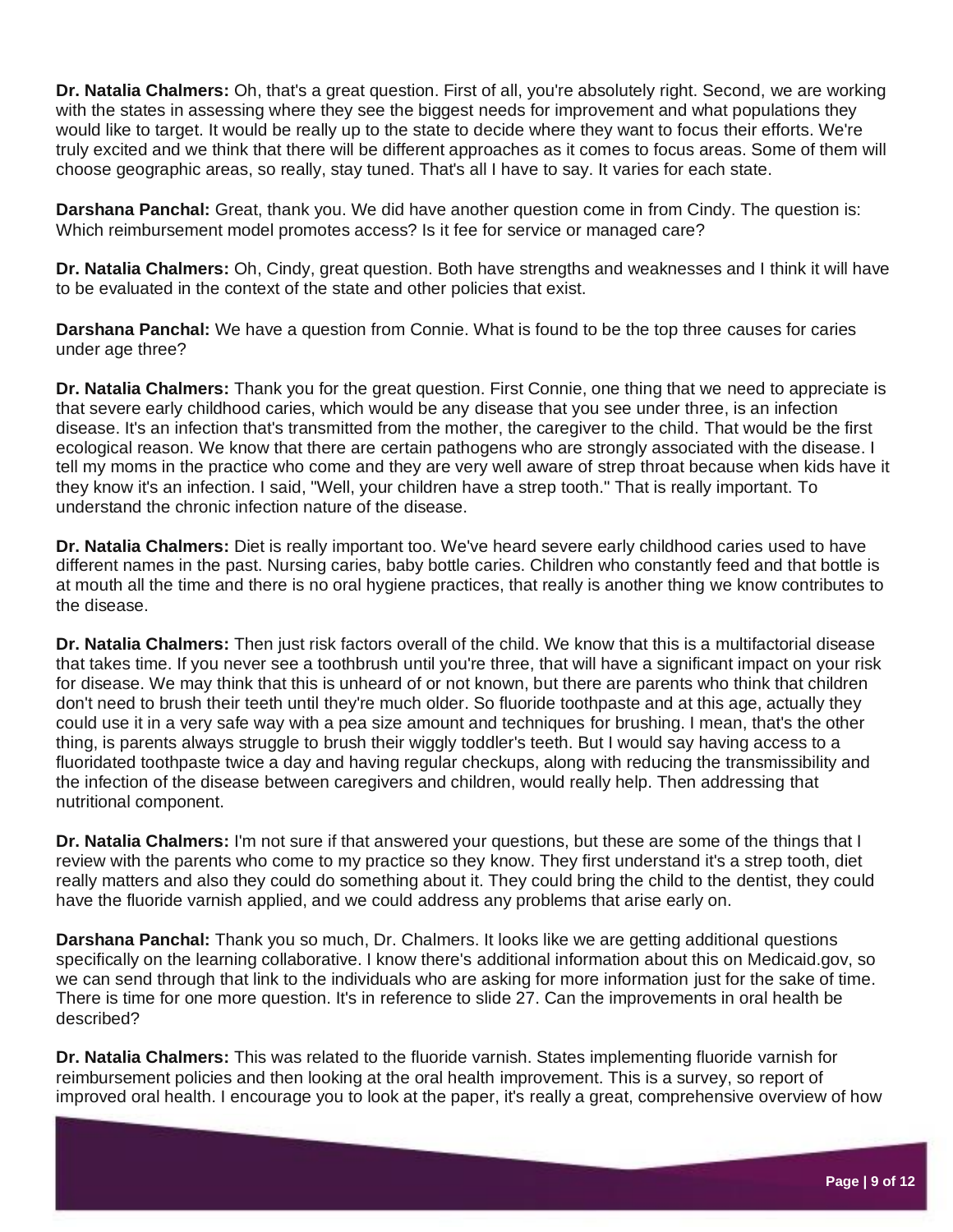the evaluation was done. But children had better oral health. It wasn't done through a clinical examination, but it's still very strong and relevant.

**Darshana Panchal:** Got it, thank you so much. For the sake of the time and the next section of the webinar, for any questions that we didn't get to address during the presentation, we will make sure to follow up afterwards. For those who are looking for more information on the learning collaborative, we'll make sure to get that link out to everyone or hopefully, one of my colleagues can drop it into the chat box.

**Darshana Panchal:** All right. Well, thank you again for the wonderful presentation. I think this is a really great segue into the next portion of the webinar, which is highlighting new materials and resources from the Connecting Kids to Coverage National Campaign.

**Darshana Panchal:** As a reminder, one of the main goals of the national campaign is to create opportunities for families to get their eligible children and teens signed up for coverage under Medicaid and CHIP, and to remind parents to renew their child's coverage every year if they're already enrolled.

**Darshana Panchal:** Many of you may recall our Peace of Mind initiative that we launched last year in the spring of 2020, which aims to help parents rest easy, knowing their children and teens have access to these essential medical services through Medicaid and CHIP. As we live through the pandemic, the national campaign has adapted these resources to ensure partners and organizations can continue conducting outreach to families. Specifically and especially during this past flu season, to remind families that Medicaid and CHIP cover the seasonal flu vaccine and we have a number of resources available related to the flu. And as we're confronted with other challenges as a result of the public health emergency, such as what Dr. Chalmers has been touching on, the decrease in utilization of services covered under Medicaid and CHIP and missed appointments.

**Darshana Panchal:** With that in mind, in line with our Peace of Mind look and feel, we've launched our Missed Care initiative, which aims to encourage families to enroll in Medicaid and CHIP and then to call their doctors and other healthcare providers to schedule any missed appointments, such as routine checkups and vaccinations.

**Darshana Panchal:** The campaign has developed two animated videos, an infographic highlighting the importance of staying on top of and catching up on routine care. Social media graphics and content, ready made newsletter articles, text messages and much more. All resources are available in English and Spanish on InsureKidsNow.gov and new resources continue to be added to this website around the missed care initiative.

**Darshana Panchal:** Another priority area for the campaign every year and particularly in February for National Children's Dental Health Month, is our oral health initiative, or also known as our Think Teeth initiative. The Think Teeth initiative focuses on promoting essential dental and oral health services covered under Medicaid and CHIP, encouraging families to enroll so they can get access to these services, but also to remind those that are already enrolled to use their dental benefits and to see a dentist if they missed a appointment in the last year.

**Darshana Panchal:** These resources can be incorporated into your current National Children's Dental Health Month outreach efforts and can also be used throughout the year to keep kids smiling all year long. We're excited to highlight some of the more specific dental or Think Teeth resources on the next few slides here.

**Darshana Panchal:** The first resource we'd like to highlight is the animated video. This 15 second video highlights that when eligible families enroll in Medicaid and CHIP, they can get peace of mind knowing that they have access to important dental services. We'll actually take a minute to demonstrate the video now.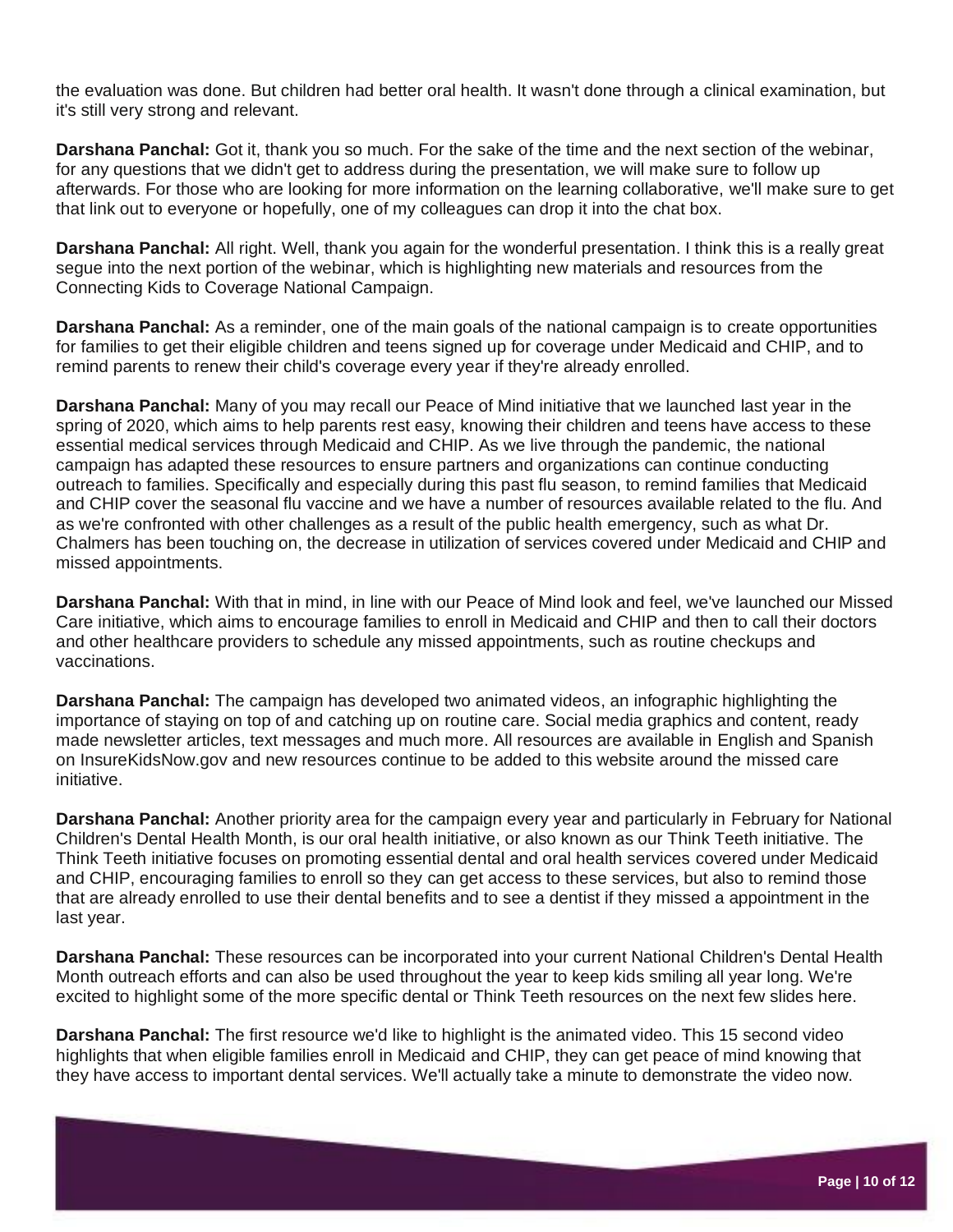*Video Narration: Keep kids smiling all year long. Dental services are covered for children and teens who have Medicaid and CHIP. Enroll today to get peace of mind and big smiles. Learn more at InsureKidsNow.gov. Paid for by the US Department of Health and Human Services.*

**Darshana Panchal:** Like we mentioned earlier, this video follows the same design of our Peace of Mind resources with that animated look and feel. This dental video is a part of a larger series of 15 to 30 second videos being developed by the campaign that highlight the various benefits covered under Medicaid and CHIP. These videos can be used on social media or embedded on your organization's website. And they can also be included in newsletters or other communications you share with families in your community.

**Darshana Panchal:** The dental video and additional videos on other benefits will soon be available on InsureKidsNow.gov and on YouTube within the Connecting Kids to Coverage playlist on the CMS YouTube channel in English and Spanish. Videos are being added to the website frequently, so we encourage you to check back often. We also have videos currently available right now highlighting the flu vaccine, general vaccinations and missed care that are ready to go on the website for you to take a look at.

**Darshana Panchal:** The campaign is also making available refreshed Think Teeth print materials including posters, fliers and a tear pad focused on the importance of health coverage to cover dental services, with some resources focusing on specifically the importance of dental coverage for pregnant women and babies. These customizable materials can be placed around your community to spread the word about Medicaid and CHIP and you can also distribute the materials to community partners or share them with businesses who may have been affected by economic downturn.

**Darshana Panchal:** The campaign also has ready to use social media content, graphics, GIFs, web banners, buttons that can help you spread the word about Medicaid and CHIP online as well. Some of these resources are already available on InsureKidsNow.gov and others will soon be available. They will all be available to you in English and Spanish.

**Darshana Panchal:** As you look through the InsureKidsNow.gov website, we also highly encourage you to view and download our newest toolkits on social and paid media. These resources may be helpful, especially now. While normally social media is a great way to reach families, it takes on a particular importance this year while more traditional outreach practices like getting fliers into school info packets and setting up booths and in person events may be a little bit more difficult.

**Darshana Panchal:** The social media and paid media toolkits are specifically designed for Medicaid and CHIP outreach with the goal of reaching key audiences such as parents and other like minded organizations where they are so you can share your message about enrolling or renewing coverage. The paid media toolkit also includes different examples of how you can execute a paid media campaign at different budget levels. You'll find both of these resources on the InsureKidsNow.gov website.

**Darshana Panchal:** Speaking of this great website, this will be your go-to place for all campaign information and access to the resources that we discussed today. Resources can be found by material type under the outreach tool library tab or by topic under the initiatives tab. We've recently added new pages under the initiatives tab on vaccinations and missed care and encourage you to check those out for new materials as they're being rolled out.

**Darshana Panchal:** Just as a friendly reminder, if you have any questions about the resources that we discussed today, feel free to email us at ConnectingKids@cms.hhs.gov. If you're not already, please also follow us on Twitter @IKNgov and engage with us. And sign up for our Campaign Notes eNewsletter. This is distributed usually every month or so and throughout the year to provide updates on campaign activities.